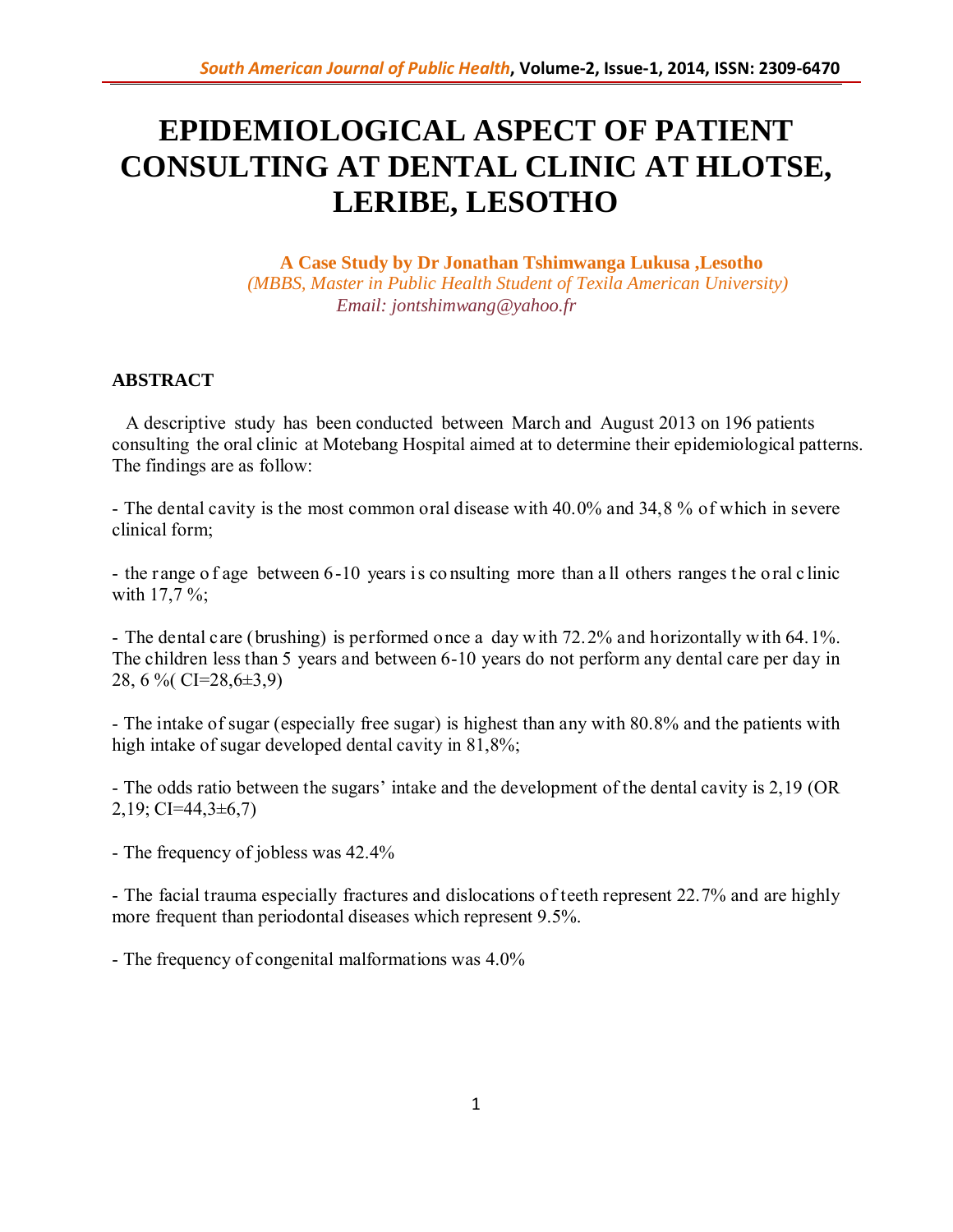## **INTRODUCTION**

 According to the WHO, the dental illnesses as the tooth decay, the periodontal diseases and the cancers of the oral cavity and the pharynx pose a problem of health everywhere in the world, in the industrialized or developed countries as well as developing country and very serious in the poorest communities. (WHO, 2000 and Peterson, 2013)

 Some developing countries essentially struck by poverty like Lesotho ignores the features and the determining factors of these dental illnesses due to lack of continuous and multidisciplinary research in a pa rticularly Lesotho c ontext. Wh at l ogically lead to an incomplete pr eventive control departing of recommendations of the WHO that, in its dental report, find that the dental health s ystem m ust be o riented on t he pr evention a nd the pr imary health c are. I n t he c urrent practice, we realize the insufficiency of the prevention and even lack of dental cares as most of the mouth diseases are that health professional (the general practitioner and the nurse) transfer to the dental practitioner who, moreover, is rare otherwise absent.

The fact that there is scarceness of dental practitioners and especially the lack of research in this do main aggravates t he s ituation t hat i s a lready pr ecarious. T his pr ecariousness i s be ing essentially due to poverty. This lack of research is confirmed by the fact that we couldn't' find any old or recent scientific article related to the dental illnesses in Lesotho especially in Leribe.

 Indeed, we couldn't find a ny previous study do ne regarding moth health in H lotse at Leribe District. To the fact, the only a bsence or better yet the crying qua si-absence of the scientific articles in t his pa rt of t he c ountry o n a bottom o f ups urge o bserved o f de ntal illnesses is sufficient, to this stage, to justify this modest survey. This is how this survey has been led with an objective to determine the epidemiological aspects of the patients consulting the dental clinic in Hlotse at Leribe in Lesotho.

### **MATERIAL AND METHODS**

This is descriptive and retrospective study spreading on the period of two months from the  $1<sup>st</sup>$ July 2013 to 31<sup>st</sup> August 2013. The data have been collected at Motebang Dental Clinic located in Hlotse. The total number of the patients having consulted the Motebang dental clinical from May 2013 to July 2013 rose to 987 (Armstrong, 2003 and Leedy, 2010). The total number of 987 patients constituted our population of survey from which the size of the sample has been pulled according to the table of Stoker (As de Vos et al., 2002):

| <b>Population</b> | <b>Percentage suggested</b> | <b>Number to investigate</b> |
|-------------------|-----------------------------|------------------------------|
| 20                | $100\%$                     | 20                           |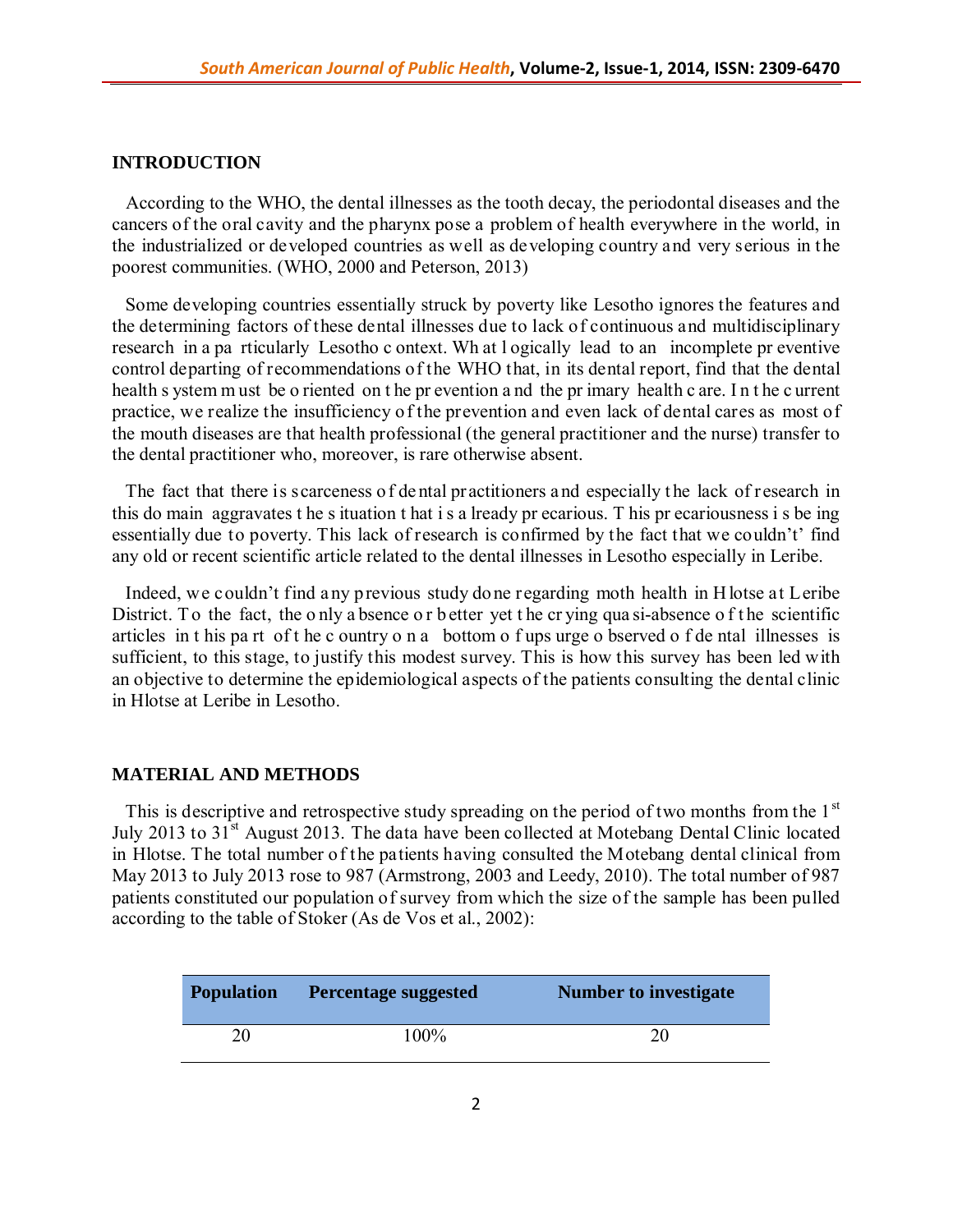| 30      | $80\%$ | 24   |
|---------|--------|------|
| 50      | 64%    | 32   |
| 100     | 45%    | 45   |
| 200     | 32%    | 64   |
| 500     | 20%    | 100  |
| 1000    | 14%    | 140  |
| 10 000  | 4,5%   | 450  |
| 100 000 | 2%     | 2000 |
| 200 000 | $1\%$  | 2000 |
|         |        |      |

As o ur s tudy po pulation is c lose t o 1000 i n t he t ableau of S toker, our s ample size is 140. During our data collection we totalized 246 pa tients files who have be en interviewed of which 196 have only been included and 48 others have been excluded.

 Indeed, all patient of any age and gender who consulted the dental clinic during the period of July 2013 t o August 2013 w ere included in this study we had a total number of 246 pa tients. However, we excluded all patients whose questionnaire was filled incompletely by omission of gender, age or any question in the survey or any file that doesn't have a specify diagnosis.

 Among the 48 excluded, 32 have been excluded for omission to specify age in years and 16 have been excluded for omission to specify the retained diagnosis. Therefore, we kept the sample size of 196 respondents, what is extensively superior to 140 suggested by the table of Stoker.

 The category "others" regroup all less frequent diagnoses. That wants to say, of the diagnoses that have only been kept twice an all along the harvest of the data. It is about of:

- Diagnoses r etained only o net imes: fluorosis, or al c andidiasis, pa rontoditis, hypercalcification, cyst of the tongue, mandubular Burkitt, mylolysis, oral polyp.
- Diagnoses retained two times: oral abscess, abrasion, phlegmon, included, semi-included, granuloma. We took the four classic tastes as a basis (sugary, salty, sour and bitter) to try to determine the preferences of consumption.

 For that, we have submitted to patient open-ended questions with sub-questions in relation to what is really consumed once he/she recognizes his/her gustatory preference.

 This is how the majority of patients investigated recognized the daily consumption repeated of sugars as cookies, the sugars crystals in the market, the sweet and chocolates. Some investigated ticked two tastes at a time, to know the sugary-salty and sugary-sour. We considered in our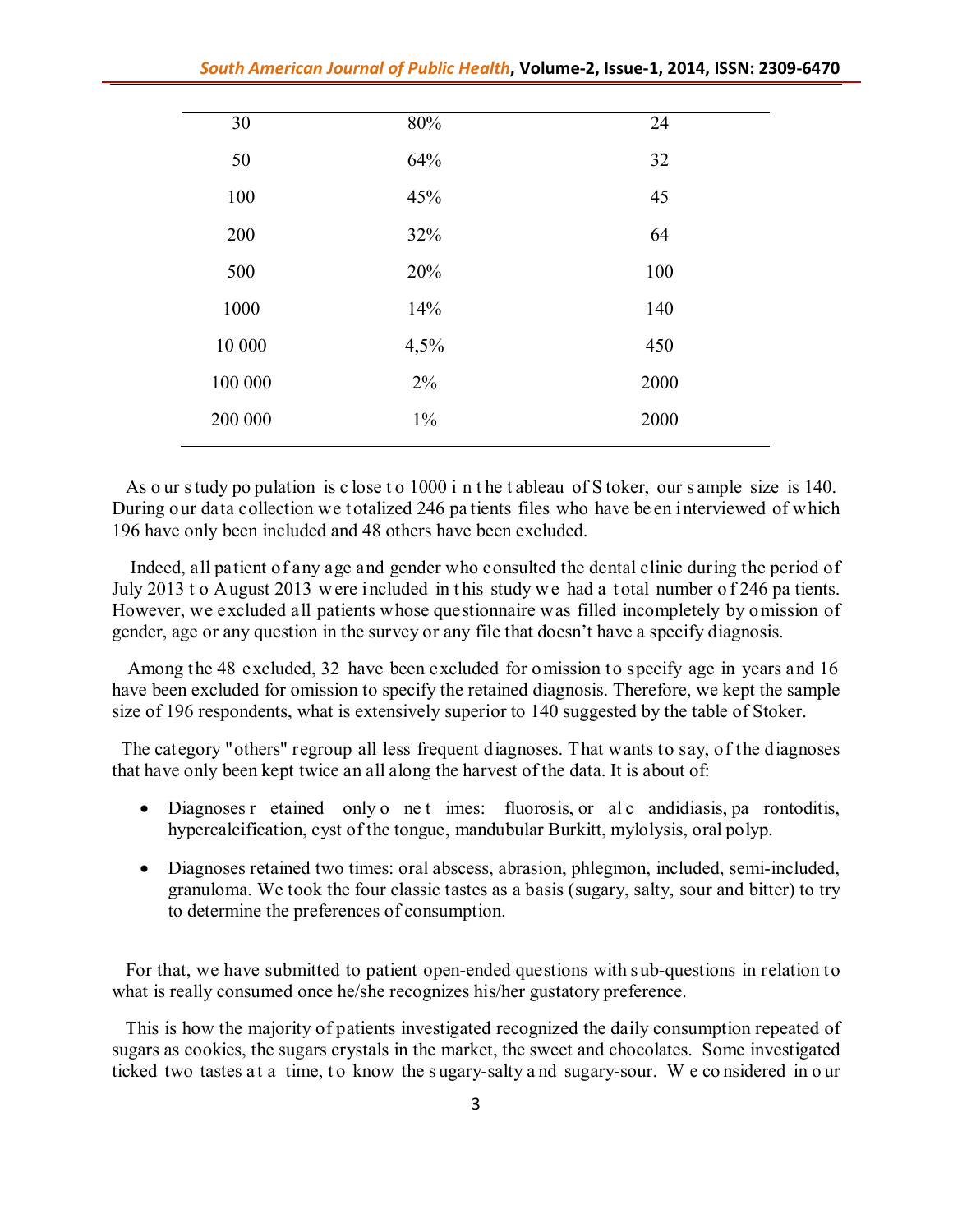survey that all the one that generates any money allowing him to enjoy a certain autonomy by any w ork, h ad to be t aken in the cat egory "workers" to separate them from t rue un employed person.

 The following formulas have been used for the calculation of the interval of confidence to study different variables (Bohn et al., 2010):

- For a proportion,  $IC=p\pm1,96$  (pq/n ) $1/2$
- For an average, IC=m $\pm$ 1,96 (S2/n)1/2

Where p is the proportion observed in the sample,  $q=1-p$ ,

n is the size of the sample,

m is the average in the sample,

 S2 is the variance in the sample. The odds ratio has been also used for evaluation of the association between the consumption of sugars and the apparition of the tooth decay according to the following formula (Mash, 2011):

Odds ratio = 
$$
\frac{a \times d}{b \times c}
$$

We chose the acronym CAO that informs us on the number of the teeth Carries (C), Absent (A) and Obstructed (O)

The tooth presents several faces, to know,:

- Face occlusal (or grinding for the molars and premolar) presenting some reliefs (cusps) and of the pits (furrows). One speaks of free side for the canines and the incisors.
- Face proximal or the face mesial
- Face distal
- Palatine face for the superior teeth or lingual face for the lower teeth
- Vestibular face

 The data have been seized and treated with the help of the SPSS (Software Package of Social Sciences), version 14.0.1 for the cross tabulation and frequency table analysis.

## **RESULTS**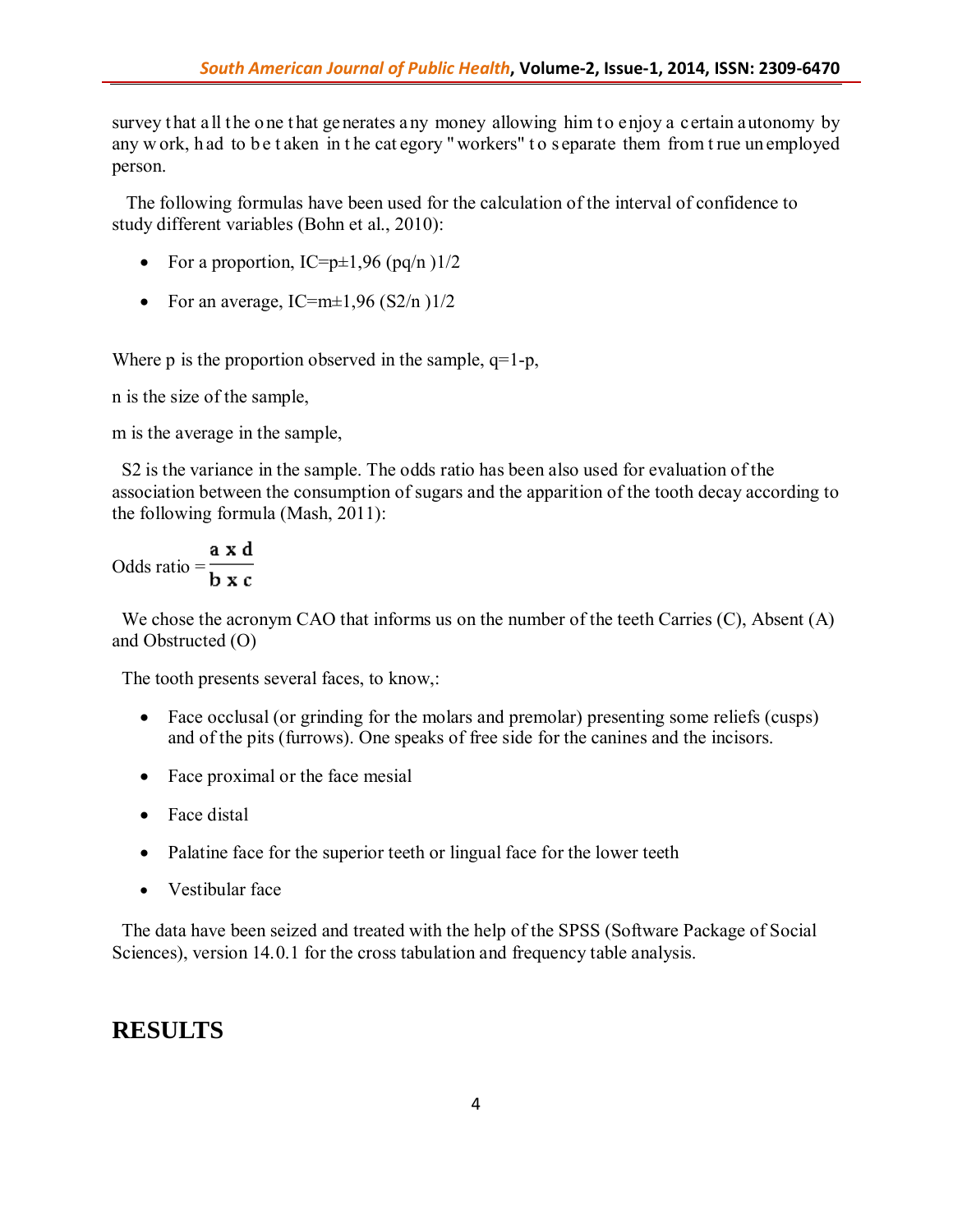## **2.1. Distribution of patients according to age.**

| Age            | <b>Frequency</b> | $\frac{0}{0}$ |
|----------------|------------------|---------------|
| $\leq$ 5 years | 16               | 8.1           |
| $6-10$ years   | 35               | 17.7          |
| $11-15$ years  | 16               | 8.1           |
| $16-20$ years  | 24               | 12.1          |
| $21-25$ years  | 24               | 12.1          |
| $26-30$ years  | 25               | 12.6          |
|                |                  |               |

**Tableau 1: distribution of patients according to ages**

This table shows the class of age lower or equal than 5 years and the class of age of 6-10 himself brush not of the all per day in  $28,6\frac{6}{(IC=28,6\pm 3,8)}$  of case whereas the majority of the class of age of 6-10 years only brush once per day in 21,7% (IC=21,7 $\pm$ 2,9) of case.

#### **2.2. Distribution of patients according to gender**

| <b>Gender</b> | <b>Frequency</b> | $\frac{0}{0}$ |
|---------------|------------------|---------------|
| Masculine     | 98               | 49.5          |
| Feminine      | 100              | 50.5          |
| <b>Total</b>  | 198              | <b>100</b>    |

### **Tableau 2: distribution of patients according to gender**

 This picture shows that the two genders are fairly affected either 49,5% (IC=49,5±6,8) for the male gender and 50,5% for the female.

#### **2.3. Distribution of patient according to profession**

#### **Table 3 : Distribution of patient according to profession.**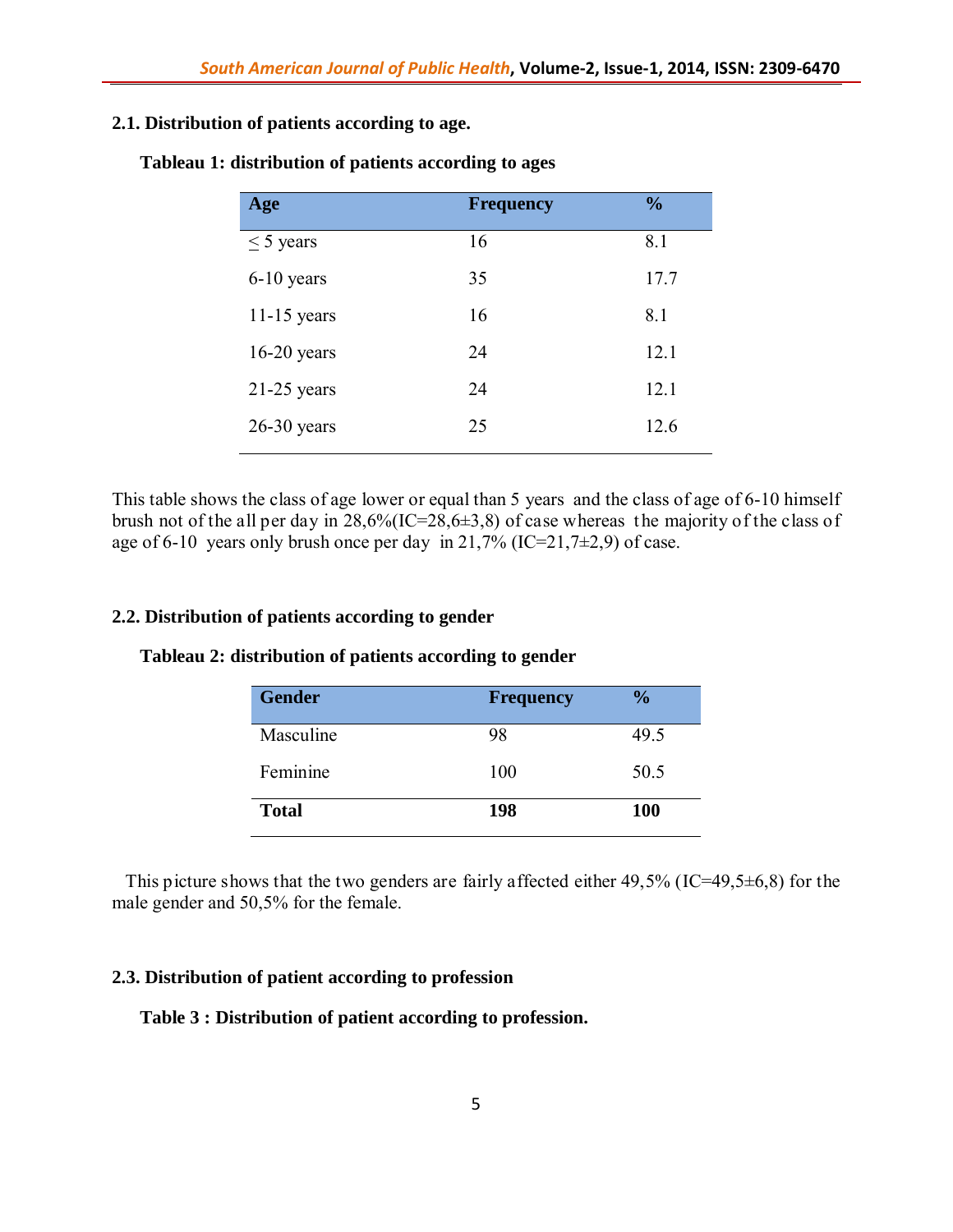|                               | <b>Employment</b> | <b>Frequency</b> | $\frac{0}{0}$ |
|-------------------------------|-------------------|------------------|---------------|
|                               | No job            | 84               | 42.4          |
|                               | Employee          | 26               | 13.1          |
|                               | Trader            | $\overline{2}$   | 1.0           |
|                               | Student           | 20               | 10.1          |
|                               | Pupils            | 47               | 23.8          |
|                               | House wife        | 7                | 3.5           |
|                               | Soldiers          | 10               | 5.1           |
| This table                    | missionary        | $\overline{2}$   | $\mathbf{1}$  |
| unemployed<br>the clinic more | <b>Total</b>      | 198              | 100           |
| student and                   |                   |                  |               |

respectively 42,4% and 18,7% of cases.

## **2.4. Distribution of patient according to the number of teeth brushing per day**

## **Table 4: distribution of patient according to the number of teeth brushing**

| <b>Tooth brushing</b> | <b>Frequency</b> | $\frac{0}{0}$ |
|-----------------------|------------------|---------------|
| None                  | 7                | 3.5           |
| Once a day            | 143              | 72.2          |
| Twice a day           | 40               | 20.2          |
| Three times day       | 6                | 3.0           |
| Imprecise             | 2                | 1.0           |
| <b>Total</b>          | 198              | 100           |

**per day**

The majority of our investigated patient proceed to the brushing of the teeth once a day means 72,2% of case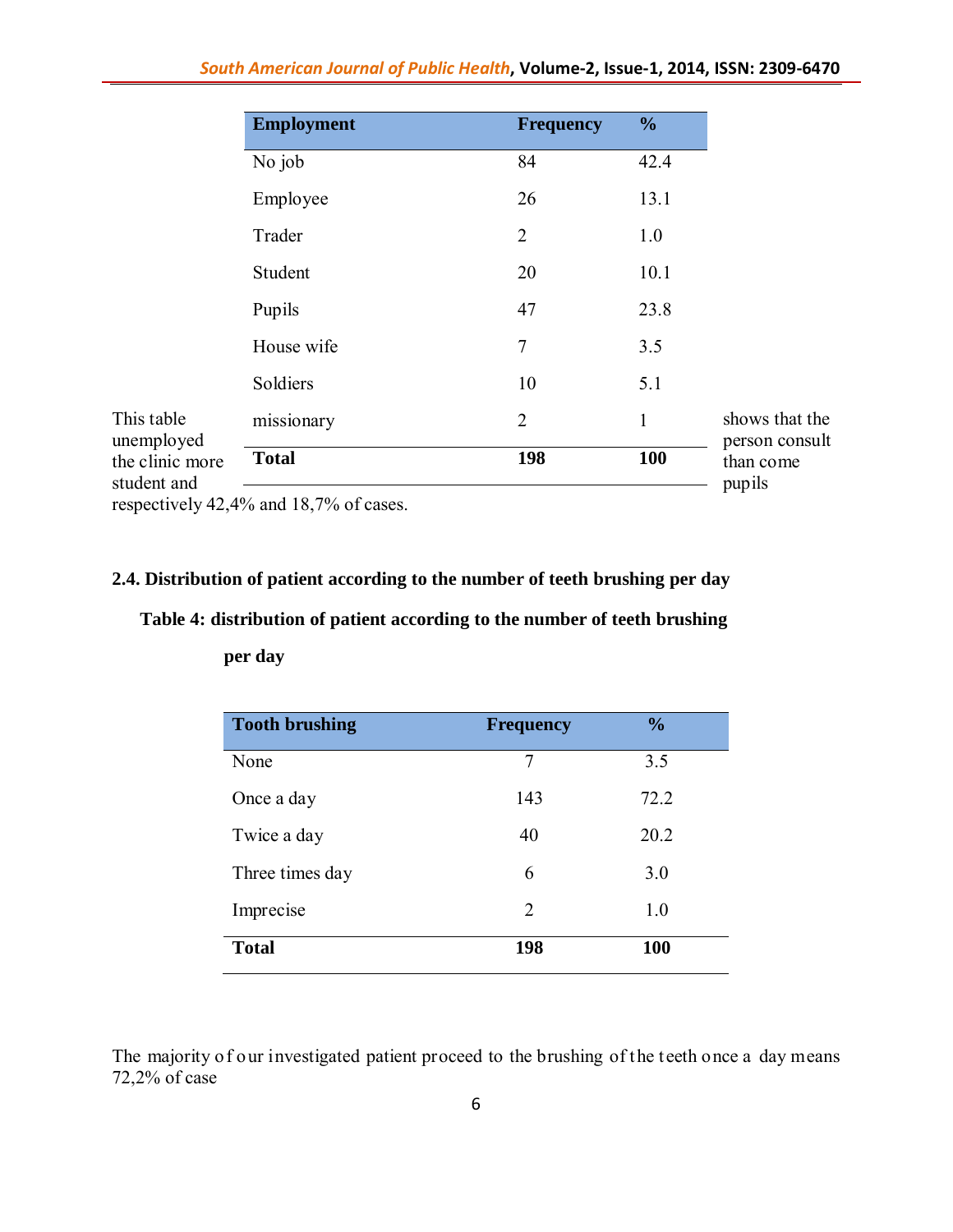# **2.5. Distribution of patient according to the manner of teeth brushing per day Table 5: distribution of patient according to the manner of teeth brushing per day**

| <b>Manner of brushing</b> | <b>Frequency</b> | $\frac{0}{0}$ |
|---------------------------|------------------|---------------|
| Vertical                  | 6                | 3.0           |
| Horizontal                | 127              | 64.1          |
| Combined                  | 53               | 26.8          |
| Imprecise                 | 12               | 6.1           |
| <b>Total</b>              | 198              | 100           |

It is evident from this picture that the majority of our investigated patient prefer the sugary taste means 80,8% of case.

## **2.6. Odds ratio between sugar consumption and dental decay**

**Table 6 : Odds ratio between sugar consumption and dental decay**

| Sugar / decay | <b>Yes</b>   | N <sub>0</sub> | <b>Total</b> |
|---------------|--------------|----------------|--------------|
| Yes           | 71 (44.3%)   | $55(34.3\%)$   | $160(100\%)$ |
| Non           | $10(37.0\%)$ | $17(62.9\%)$   | $27(100\%)$  |
| <b>Total</b>  | 81           | 72             | 340          |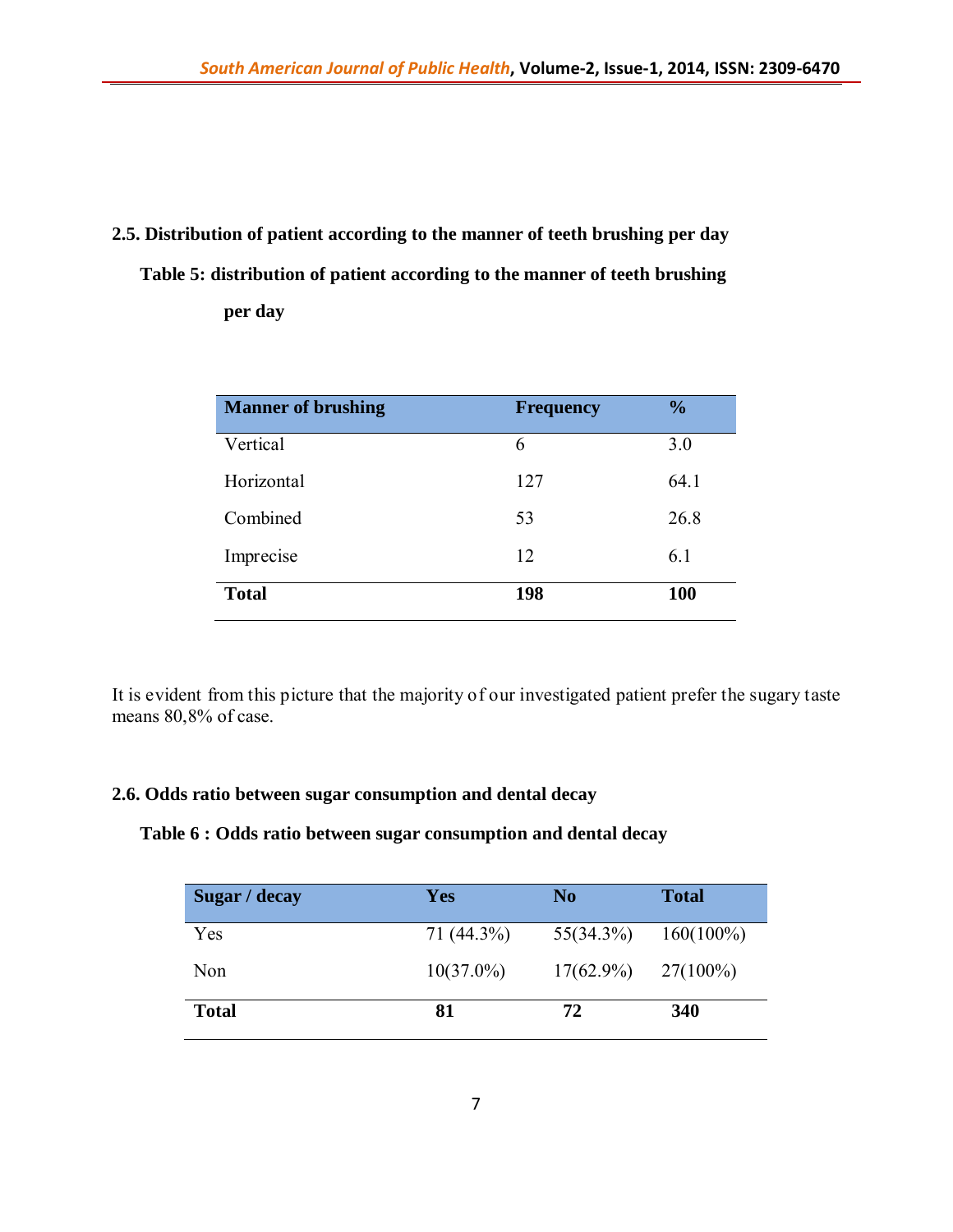## **2.7. Distribution of patient according to diagnosis**

| <b>Diagnosis</b>       | <b>Frequency</b> | Percentage |
|------------------------|------------------|------------|
| Pulpitis               | 137              | 69.1       |
| Traumatism             | 36               | 18.2       |
| Parodontopathy         | 17               | 9.5        |
| Dental mal-obstruction | 16               | 8.1        |
| Carries                | 11               | 5.6        |
| Dental stump           | 9                | 4.5        |
| Malformations          | 8                | 4.0        |
| Necrosis of pulp       | 7                | 3.5        |
| Pericuronitis          | 8                | 4.0        |
| Others                 | 17               | 8.6        |
| <b>Total</b>           | 198              | 100        |

#### **Table 7: Distribution of patient according to diagnosis**

This picture shows that the majority of our investigated patient have pulpitis that is to say 69.1%; those c onsistent o f t raumatisms 18,  $2\%$ . T hen c omes pa rodontopathy 9.  $5\%$ , de ntal malobstruction 8.1% and caries represent 5.6%.

# **2.8. Crossorting between the food taste preference and the diagnosis**

**Table 8: Distribution of patients between the food taste preference and the** 

 **diagnosis**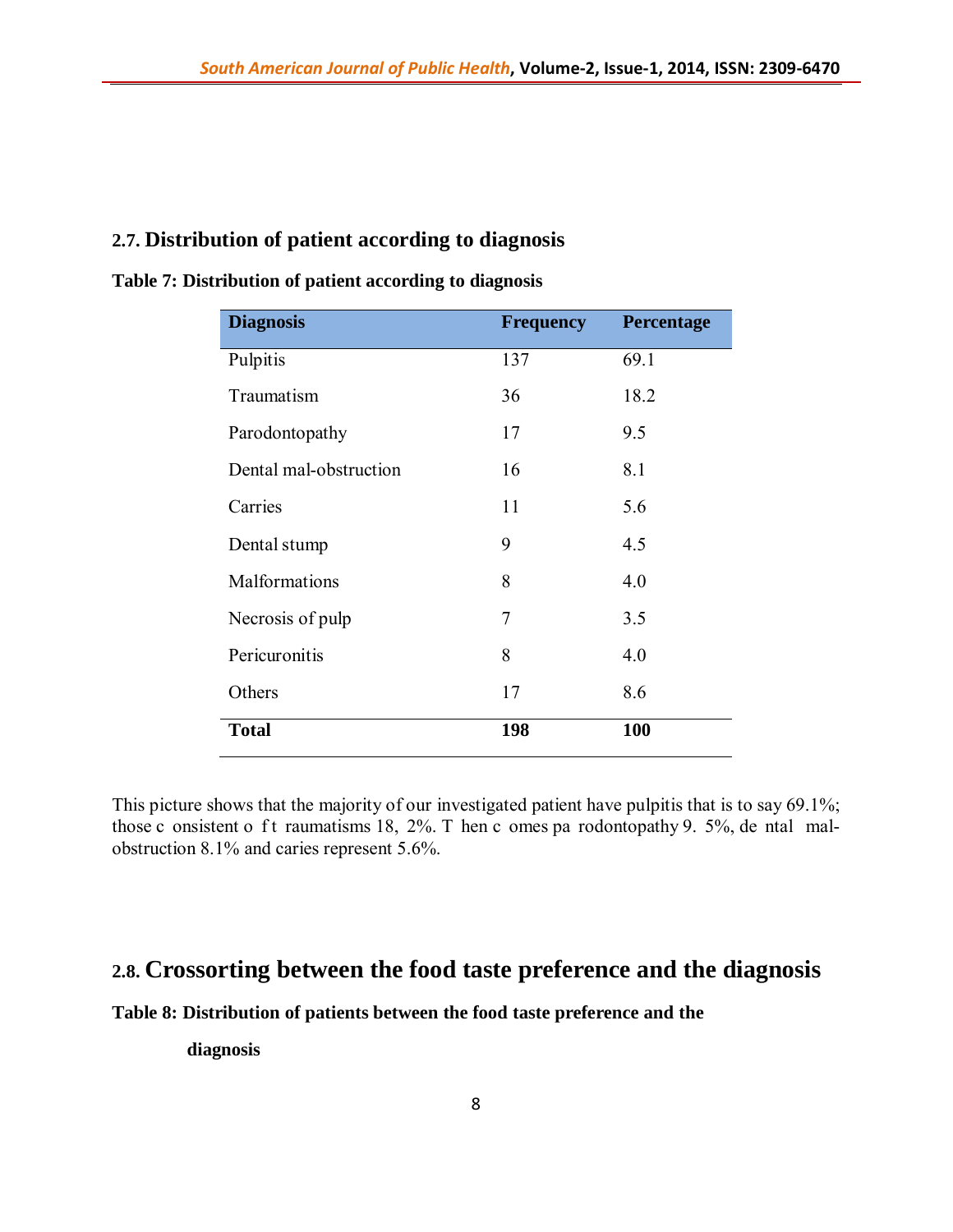| Food taste and<br>diagnosis | <b>Sugary</b>  | <b>Salty</b>     | <b>Sour</b>      | <b>Bitter</b>    | Sugary-<br>salty | Sugary-<br>sour  | <b>Total</b> |
|-----------------------------|----------------|------------------|------------------|------------------|------------------|------------------|--------------|
| Pulpitis                    | 55             | 6                | $\overline{2}$   | $\mathbf{1}$     | $\overline{4}$   | $\mathbf{1}$     | 69           |
|                             | 79.7%          | 8.7%             | 2.9%             | 1.4%             | 5.8%             | 1.4%             | 100%         |
| Traumatism                  | 26             | 5                | $\overline{3}$   | $\boldsymbol{0}$ | $\overline{2}$   | $\mathbf{1}$     | 36           |
|                             | 72.2%          | 13.9%            | 8.3%             | $0\%$            | 5.6%             | 1.4%             | 100%         |
| Malformations               | 6              | $\boldsymbol{0}$ | $\overline{2}$   | $\boldsymbol{0}$ | $\boldsymbol{0}$ | $\boldsymbol{0}$ | 8            |
|                             | 75.0%          | $0\%$            | 25.0%            | $0\%$            | $0\%$            | $0\%$            | 100%         |
| Parodontopathy              | 14             | $\mathbf{1}$     | $\boldsymbol{0}$ | $\boldsymbol{0}$ | $\boldsymbol{0}$ | $\boldsymbol{0}$ | 15           |
|                             | 93.3%          | 6.6%             | $0\%$            | $0\%$            | $0\%$            | $0\%$            | 100%         |
| Dental mal-                 | 15             | $\boldsymbol{0}$ | $\mathbf{1}$     | $\boldsymbol{0}$ | $\boldsymbol{0}$ | $\boldsymbol{0}$ | 16           |
| obstruction                 | 93.8%          | $0\%$            | 6.3%             | $0\%$            | $0\%$            | $0\%$            | 100%         |
| Dental stump                | $\overline{7}$ | $\mathbf{1}$     | $\boldsymbol{0}$ | $\boldsymbol{0}$ | $\mathbf{1}$     | $\boldsymbol{0}$ | 11           |
|                             | 77.8%          | 11.1%            | $0\%$            | $0\%$            | 9.1%             | $0\%$            | 100%         |
| Caries                      | 9              | $\boldsymbol{0}$ | $\boldsymbol{0}$ | $\mathbf{1}$     | $\mathbf{1}$     | $\boldsymbol{0}$ | 7            |
|                             | $81.8\%$       | $0\%$            | $0\%$            | 9.1%             | 9.1%             | $0\%$            | 100%         |
| Necrosis of pulp            | $\overline{7}$ | $\boldsymbol{0}$ | $\boldsymbol{0}$ | $\boldsymbol{0}$ | $\boldsymbol{0}$ | $\boldsymbol{0}$ | $\bf{0}$     |
|                             | $100\%$        | $0\%$            | $0\%$            | $0\%$            | $0\%$            | $0\%$            | $0\%$        |
| Pericuronitis               | $\overline{7}$ | $\boldsymbol{0}$ | $\boldsymbol{0}$ | $\boldsymbol{0}$ | $\mathbf{1}$     | $\boldsymbol{0}$ | 8            |
|                             | 87.5%          | $0\%$            | $0\%$            | $0\%$            | 12.5%            | $0\%$            | 100%         |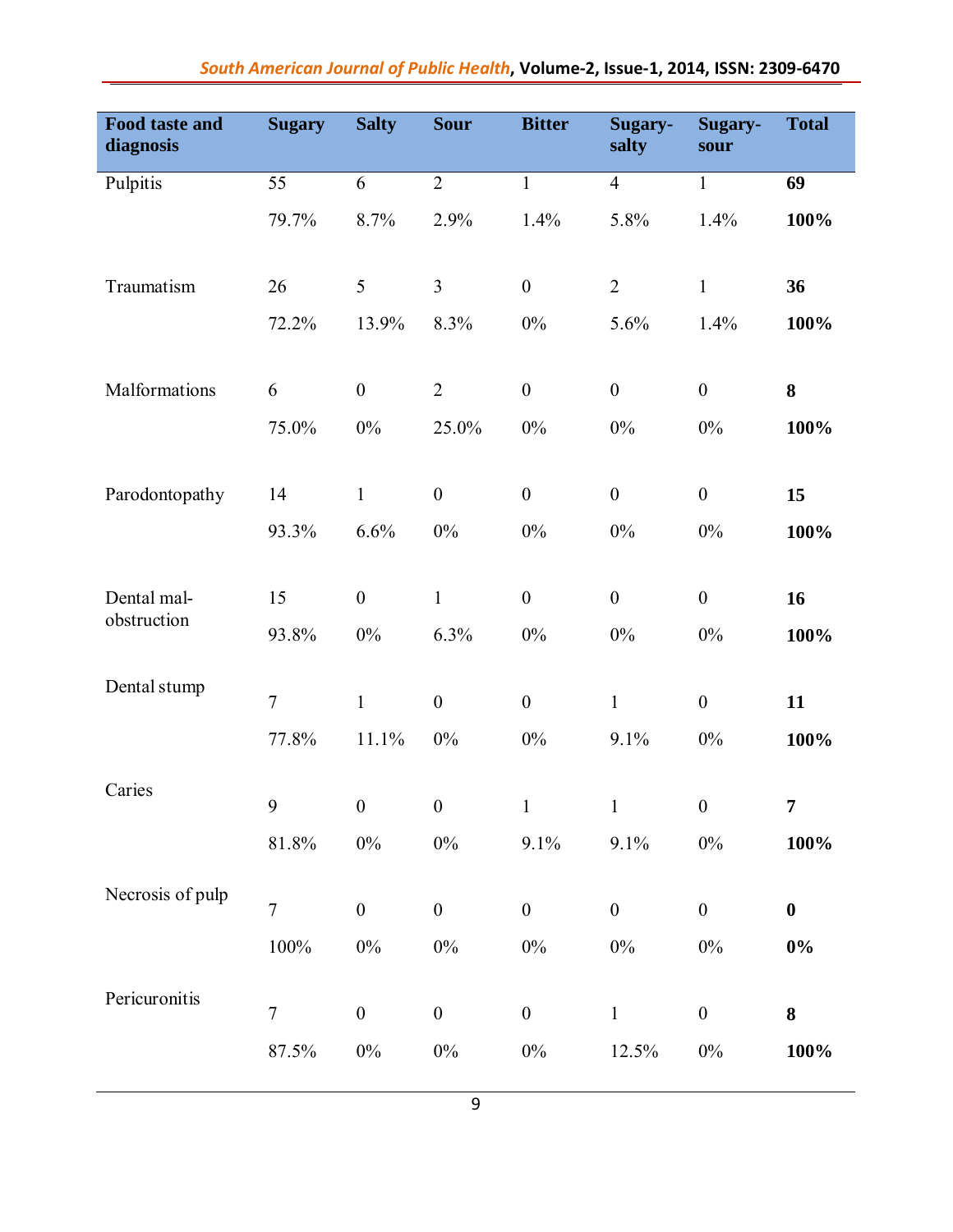| Others pathology |       |                |         |                  |          |          |      |
|------------------|-------|----------------|---------|------------------|----------|----------|------|
|                  | 14    | $\overline{0}$ | 2       | $\boldsymbol{0}$ | $\sim$ 1 | $\theta$ | 17   |
|                  | 82.4% | $0\%$          | 11.8%   | $0\%$            | $12.5\%$ | 0%       | 100% |
| <b>Total</b>     | 160   | 14             | 10      | 3                | 10       |          | 198  |
|                  | 80.8% | $7.1\%$        | $7.1\%$ | 1.5%             | $5.1\%$  | $0.5\%$  | 100% |

This p icture i ndicates t hat the i nvestigated patient t hat p refer t he s ugary t aste de veloped the caries and pulpitis more in 82,05% (64)

#### **DISCUSSION**

# **3.1. DISTRIBUTION OF THEM INVESTIGATED ACCORDING TO THEIR AGES IN YEARS**

The c lass o f age o f 6 -10 years is the more concerned means 17,7% (IC=18,7 $\pm$ 2,5) o f ca ses consult t he de ntal c linic. I t is e xplained by s everal factors of w hich notably a deficient dental hygiene of the children on this age. It has been revealed by the crossorting analysis between the dental hygiene and the age while showing that the age < 5 years and the age of 6-10 years don't brush at all per day in  $28,6\frac{6}{(1C=28,6\pm3,8)}$  of case whereas the majority of age 6-10 years only brushes once per day.

WHO, in its report on the dental disease, found that 60 to 90% of the children in school age have some car ies (WHO, 2000 a nd P eterson, 2013). H owever o ur s urvey found that 31, 1%  $(IC=31,1\pm4,2)$  of the children between 6 and 10 years (what corresponds roughly to the school age) ha ve the caries. This difference could be due to the fact that WHO report of is based on fundamentally communal studies (community o f school children) w hereas our study is done in the hospital setting including all ages.

It has a lso be en found in this study that the age  $\geq$  36 years w as the more concerned means 18,7% of case. However this class is too large in its interval because it is covering from 36 to 80 years and therefore it would not represent this proportion of 18,7% (IC=18,7±2,5) if it was split up into intervals of 5 years. This is how we retained the age of 6-10 years as being truly the more touched.

# **3.2. DISTRIBUTION OF INVESTIGATED ACCORDING TO THEIR GENDER**

The two genders are touched fairly mean  $49,5\%$  (IC=49,5 $\pm$ 6,8) for the masculine gender and 50,5% for the feminine gender.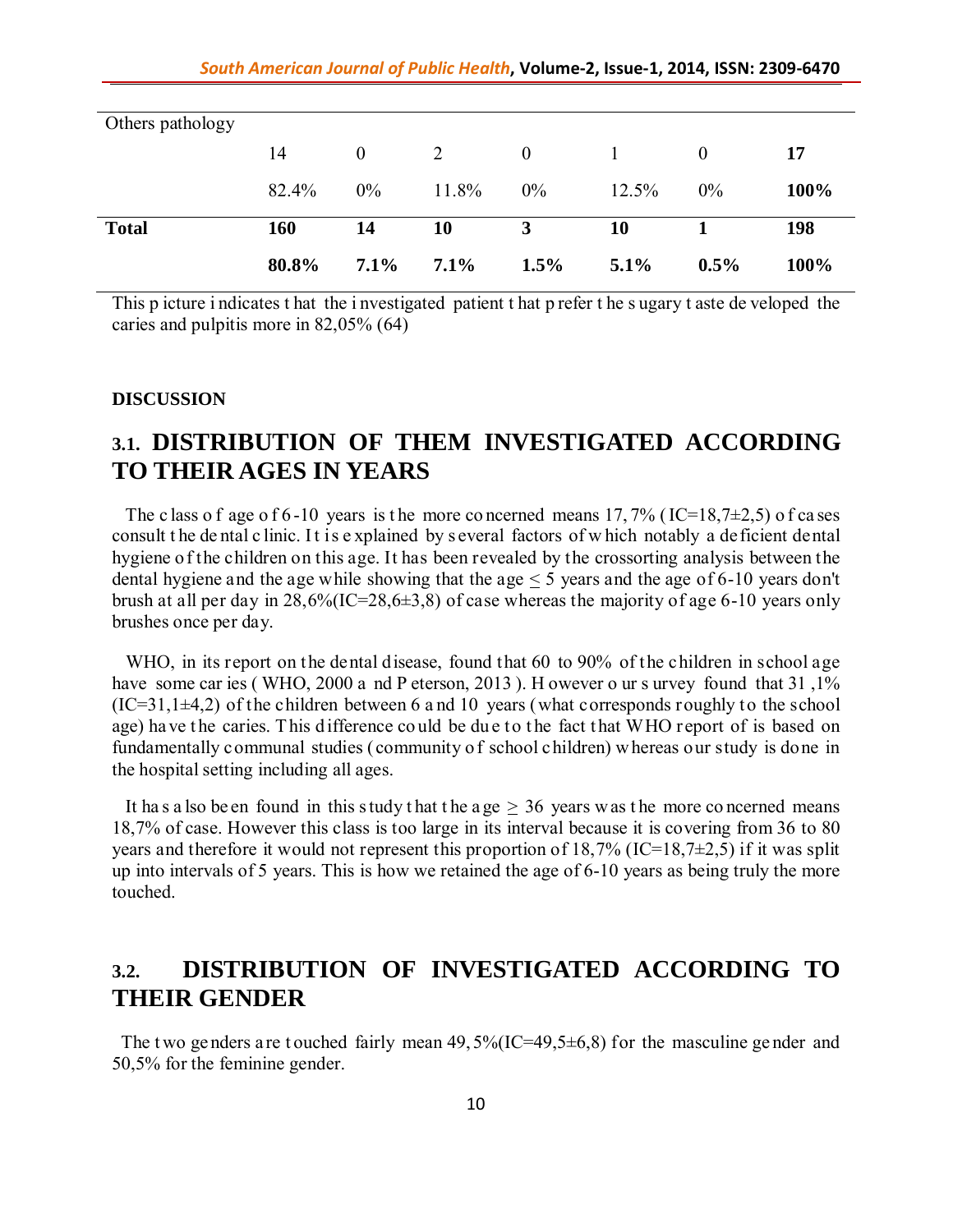# **3.3. DISTRIBUTION OF THEM INVESTIGATED ACCORDING TO THEIR PROFESSION**

 The unemployed person consult more the dental clinical followed by the student respectively 42,4% and 18,7% of ca se. It is e specially important because t he WH O a ffirms t hat t he de ntal health is a serious problem in the poor communities (WHO, 2000 and Peterson, 2013).

# **3.4. DISTRIBUTION OF INVESTIGATED ACCORDING TO THE NUMBER OF TIME AND DENTAL BRUSHING MANNER**

 Our investigation s howed that the majority o f t he pa tients no t ha ving consulted the de ntal clinical use to brush their teeth only once per day mean 72,2% of case.

 The dental brushing done only once a day is 72,2% and those brushing on horizontal manner is 64, 1%. The children of less than 5 years and those between 6-10 don't brush the teeth mean 28,6% (IC=28,6 $\pm$ 3,9), whereas a study in Corsica showed that the majority of the children of 6 and 12 years brushes t wo times pe r da y ( Delaney e t a l., 2000 a nd I nfante e t a l., 1973) . The majority of our investigated proceed to the brushing in a horizontal manner is 64, 1% of c ase. However the manual of the dental health published by the WHO for dental program recommends a daily dental hygiene and to be maintained for the whole life, from the calf tooth at 6 months to 8 months for the central incisors, the mouth and the teeth must be cleaned, to the minimum once per day or to best after every meal.

 A simple mouth rinsing with water is not sufficient to eliminate the dental plate (this soft and whitish de posit o n the t eeth t hat is colonized by more and more n umerous and pathogenic bacteria as it accumulates), but it is recommended after rinsing the mouth to use again the toothbrush o r t he s tick rub-tooth. T he b rushing must r each t he surfaces o f a ll t eeth as w ell a s t he gums, it is necessary to insist on the fact well that the brushing of the occlusal side of the tooth; the food deposits and the dental p lates es pecially accommodate t hemselves to the level of the collar and between the teeth; these zones will be therefore the main targets of cleaning.

 The molars and the Palatine faces of the teeth are very often forgotten. They will be the subject of a particular attention. The bleeding must not be an obstacle to the brushing. On the contrary, a regular brushing will eliminate the bleeding.

 Indeed, it is necessary to always brush from the gum toward the tooth but ever horizontally (to brush t he r ed t oward the w hite), t o b rush t he t eeth o n a ll t heir faces w hile us ing t he brush vertically for the previous teeth and to brush with a horizontal movement on the occlusal face of the molars.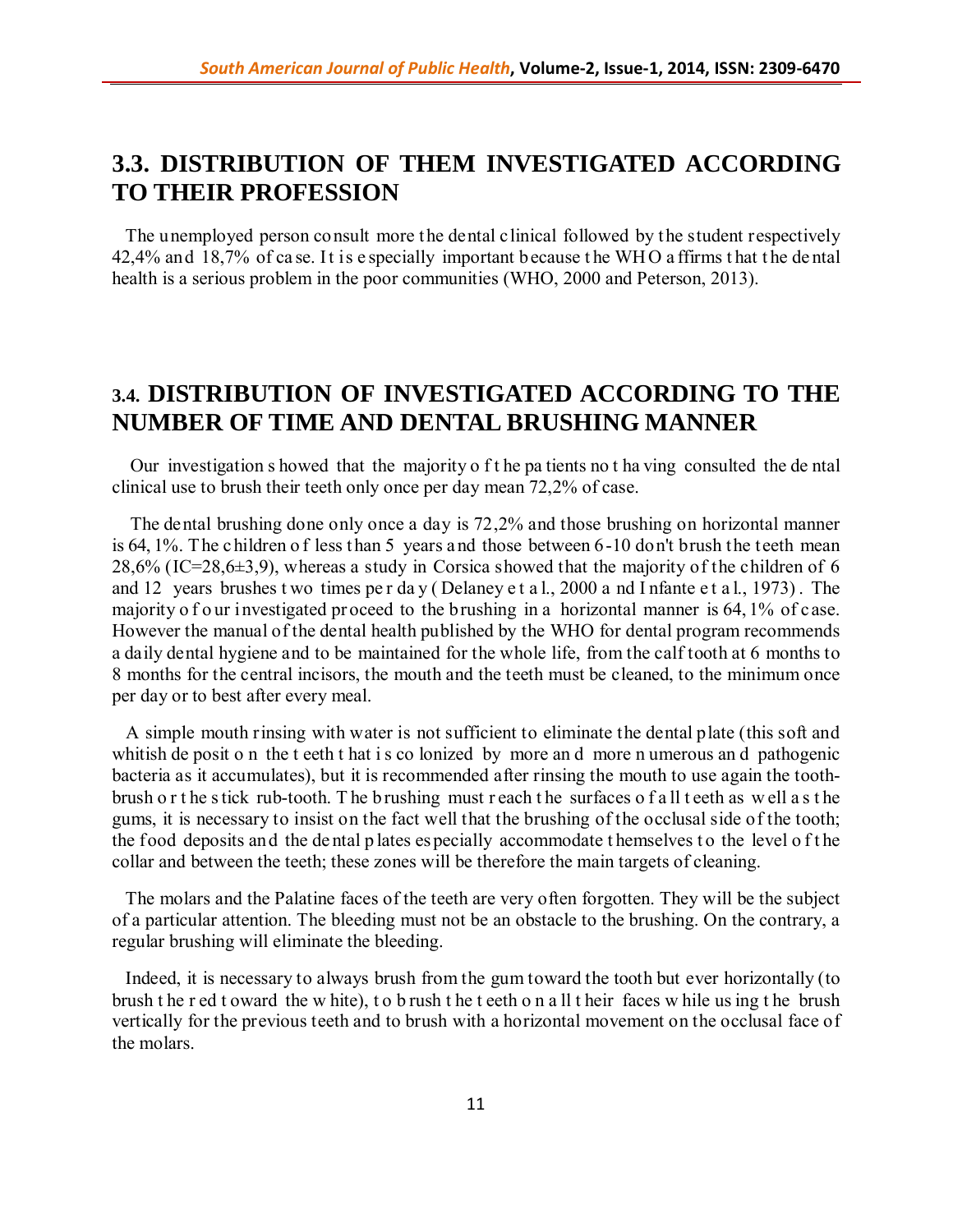Finally, the brushing must be efficient without being brutal. It will last six minutes means that three minutes each side of the mouth (Moreiro et al., N.D).

# **3.5. DISTRIBUTION OF INVESTIGATED ACCORDING TO THEIR DIAGONISIS**

Our s tudy s hows that the majority o f o ur investigated s uffering from t ooth de cays is essentially 40,4% consistent of traumatisms facts of fractures and dislocations are 18,2% of case. The parodontopathies essentially made of desmodontitis and loosening only represents 9,5% of case.

 The stumps, that represent 4,5% of case, are the dental fractures occurring at the level o f the gum. Indeed, they should be classified among the traumatisms. However for the same aforesaid reasons, they are separated from the traumatisms. Thus, taken in them totality, the traumatisms represent 22,7% of case.

 Our r esults ar e co rroborated with a lot of s tudies a nd reports w hich co nfirm t hat t he t ooth decay is the most frequent dental pathology (Peterson, 2013; Delaney et al., 2000 and Burt et al, 1989). H owever, c ontrary t o o ur i nvestigation, thi s same studies a lso mention that th e parodonpathy is as frequent as the tooth decay.

 Indeed, it has been recognized that the maxillo-facial traumatism increases in alarming manner in Africa with shapes of traumatism due to the interpersonal violence in the community.

 The o bservation o f de ntal health few da ta ar e pr ovided on the pr evalence o f congenital illnesses and benign tumours and it is due to the deficiency o f reliable information and lack of research ( Moynihan, 2005) . H owever, o ur s urvey found that t he c ongenital malformations represent 4, 0% o f pa thologies essentially diagnosed composed of t eeth s upernumeraries a nd hypoplasics. To the fact, comparatively to other dental d iseases, the tooth decay was the more frequently recorded despite the fact that some studies indicate that his its prevalence is generally low and static.

# **3.6. DISTRIBUTION OF INVESTIGATED ACCORDING TO THEIR FOOD TASTE CONSUMPTION PREFERENCE**

 The majority of our investigated prefer the sugary taste 80,8% of the cases and developed the caries more in 82,05%(64) compared to the other dental pathologies diagnosed.

 The odds ratio between the consumption of sugars and the tooth decays is of 2,19. (OR 2,19; IC=44,3 $\pm$ 6,7). It shows that the consumption of sugars is a risk factor in tooth decay. Indeed, the human experimental studies, the epidemiological studies and the animal studies brought proofs convincing the association between the quantity, frequency of the fermentable sugars intake and the dental illnesses, essentially the tooth decay (Moynihan et al., 2004 and Moynihan, 2005).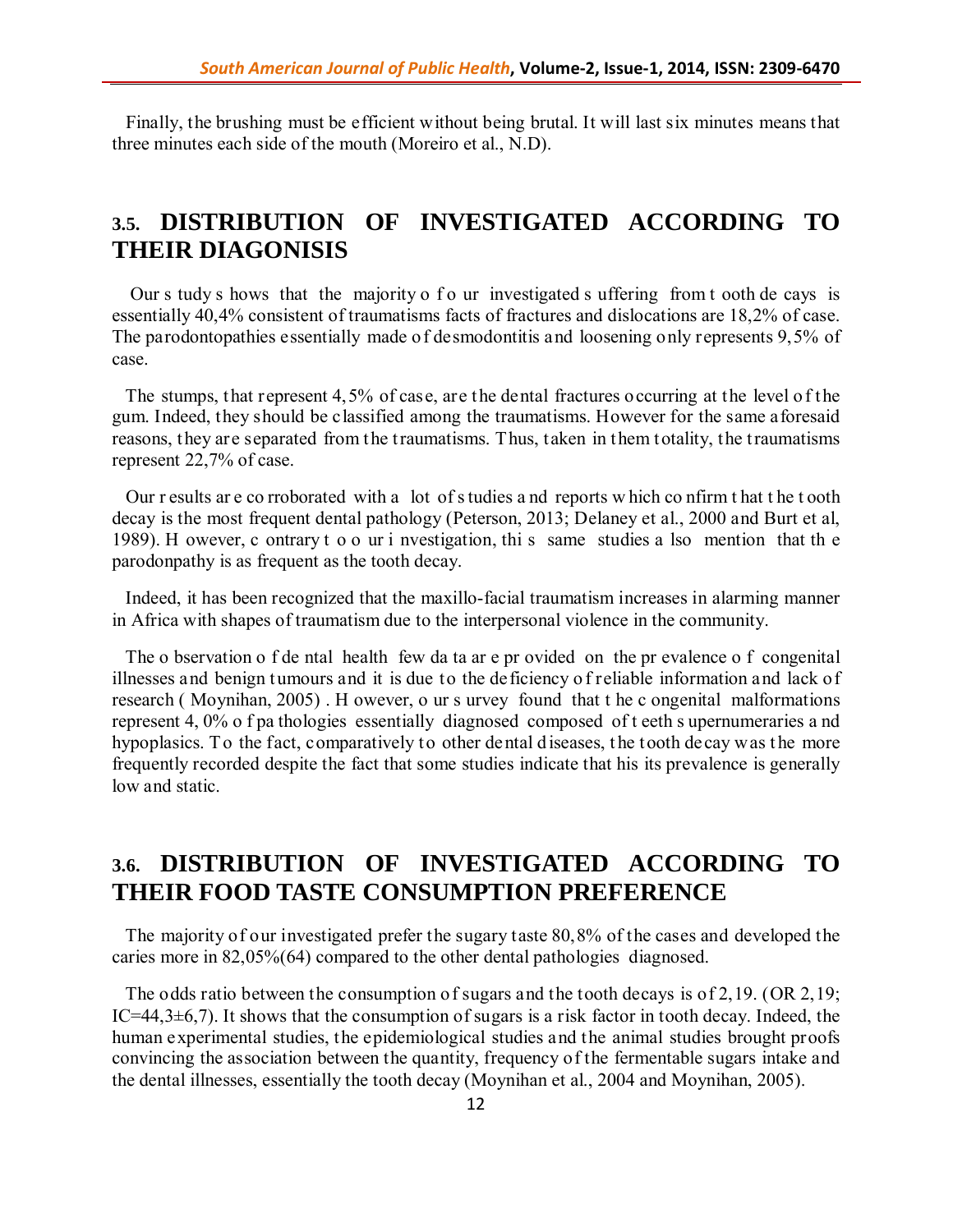Certainly, it is t rue that s everal r isks factors are incriminated in t he t ooth de cay o ccurrence. However, t hese factors d idn't co nstitute the o bject of t his survey, e xcept t he co nsumption o f sugars. It is about of:

- Factors of general order: (for example: diabetes) and food.
- Factors of local order: dental plate and tartar.

 Indeed, the absorption of sugars allows the bacteria to multiply on the dental plate to develop (WHO, 2000)

#### **CONCLUSION**

 It clears through this study that the tooth decay is the most frequent dental pathology in Hlotse / Leribe what means that the patient consults the dental clinical in advance stage of the illness.

 The interval age of 6-10 years consults more the dental clinic. It means that it is this age group that s hould be co nsidered as o ur target s tage to s tage our s ensitisation a s pr iority a nd the preventive measures.

The tooth brushing is sometimes do ne inadequately because the majority of our investigated brush solely of a horizontal way and that the children of less than 5 years and a proportion of the children o f 6 -10 years do n't br ush t he t eeth a t all. I t gi ves a ccount o f o ne de ficient de ntal hygiene.

 The dental traumatisms made fractures, stumps and dislocations are highly more frequent than the parodontopathies contrary to the magazine of the literature.

#### **REFERENCES**

1) Armstrong D., G race J . ( 2003) R esearch methods an d audit for ge neral pr actice, O xford University press, 3rd edition; p 27-38

2) As de Vos, Strydom H., Fouché C.B. and Delport C.S.L., (2002) Research at Grass roots.2 nd Edition.Van Schaik Publishers p 198-209

3) Bohn G ., a nd Zech G . ( 2010) I ntroduction t o S tatistics a nd Data A nalysis for P hysicists. Accessed o n 04t h july 201 3; Available a t : h ttp://wwwlibrary.desy.de/preparch/books/vstatmp\_engl.pdf

4) Burt B .A., A lbino J .E., C arlos J .P., C ohen L .K., D ubner R ., G ershen J .A a nd Greene J .C (1989) : A dvance in the epidemiological s tudy of or al-facial d iseases V ol.3 No. 1, p 30